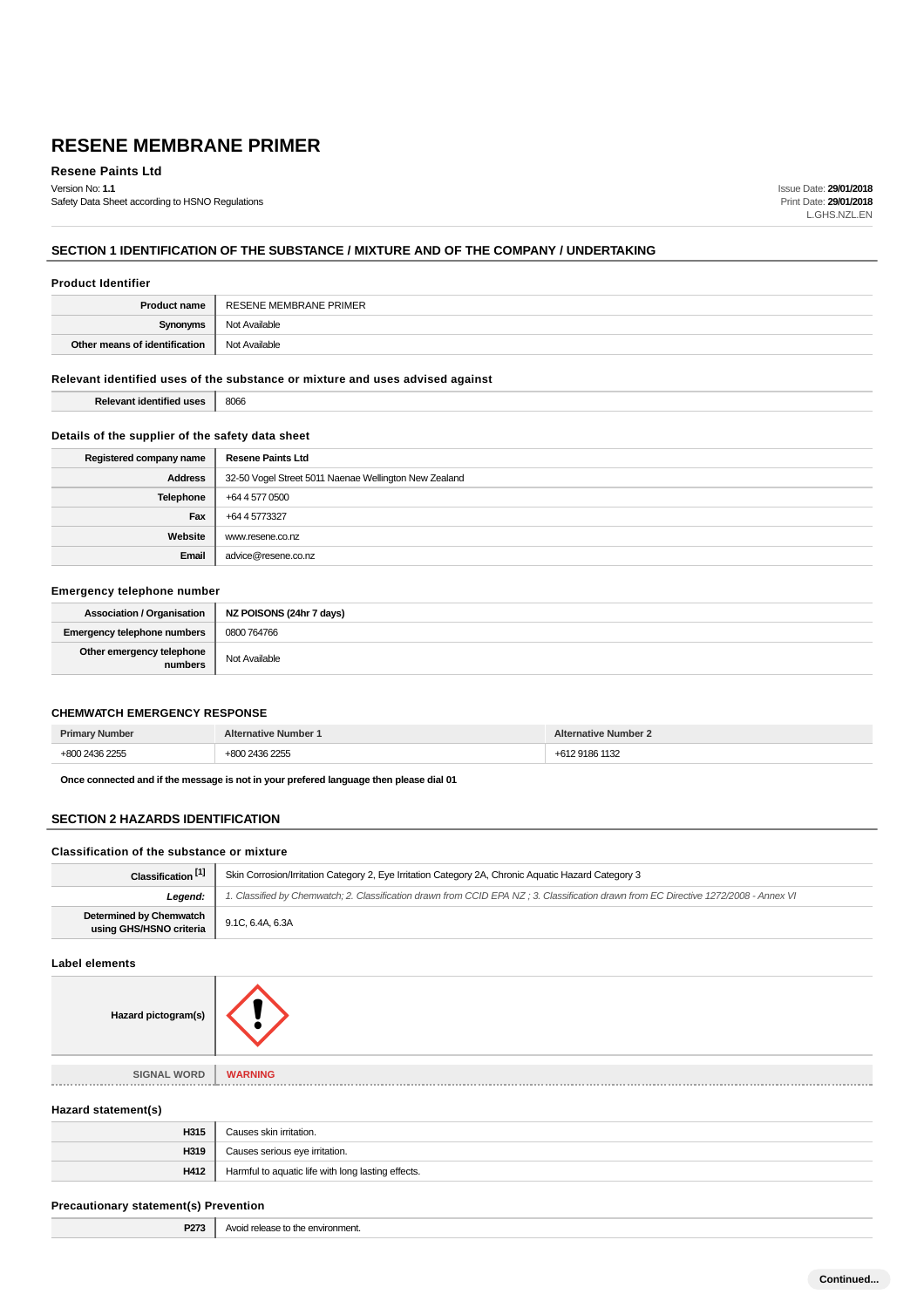| <b>Precautionary statement(s) Response</b>                                                                                                           |                                                                                                                                                                                                                                                                                                                                                                                                                                                                                                                                                                                                                                                          |      |
|------------------------------------------------------------------------------------------------------------------------------------------------------|----------------------------------------------------------------------------------------------------------------------------------------------------------------------------------------------------------------------------------------------------------------------------------------------------------------------------------------------------------------------------------------------------------------------------------------------------------------------------------------------------------------------------------------------------------------------------------------------------------------------------------------------------------|------|
| P362                                                                                                                                                 | Take off contaminated clothing and wash before reuse.                                                                                                                                                                                                                                                                                                                                                                                                                                                                                                                                                                                                    |      |
| <b>Precautionary statement(s) Storage</b><br>Not Applicable<br>Precautionary statement(s) Disposal                                                   |                                                                                                                                                                                                                                                                                                                                                                                                                                                                                                                                                                                                                                                          |      |
| P501                                                                                                                                                 | Dispose of contents/container in accordance with local regulations.                                                                                                                                                                                                                                                                                                                                                                                                                                                                                                                                                                                      |      |
|                                                                                                                                                      | <b>SECTION 3 COMPOSITION / INFORMATION ON INGREDIENTS</b>                                                                                                                                                                                                                                                                                                                                                                                                                                                                                                                                                                                                |      |
| <b>Substances</b><br>See section below for composition of Mixtures<br>There are no hazardous ingredients required for disclosure.<br><b>Mixtures</b> |                                                                                                                                                                                                                                                                                                                                                                                                                                                                                                                                                                                                                                                          |      |
| <b>CAS No</b>                                                                                                                                        | %[weight]                                                                                                                                                                                                                                                                                                                                                                                                                                                                                                                                                                                                                                                | Name |
| <b>SECTION 4 FIRST AID MEASURES</b>                                                                                                                  |                                                                                                                                                                                                                                                                                                                                                                                                                                                                                                                                                                                                                                                          |      |
| Description of first aid measures                                                                                                                    | NZ Poisons Centre 0800 POISON (0800 764 766)   NZ Emergency Services: 111                                                                                                                                                                                                                                                                                                                                                                                                                                                                                                                                                                                |      |
| <b>Eye Contact</b>                                                                                                                                   | If this product comes in contact with the eyes:<br>In Immediately hold eyelids apart and flush the eye continuously with running water.<br>Ensure complete irrigation of the eye by keeping eyelids apart and away from eye and moving the eyelids by occasionally lifting the upper and lower lids.<br>• Continue flushing for at least 15 minutes.<br>Transport to hospital or doctor in event of irritation.<br>► Removal of contact lenses after an eye injury should only be undertaken by skilled personnel.                                                                                                                                       |      |
| <b>Skin Contact</b>                                                                                                                                  | If skin or hair contact occurs:<br>Fiush body and clothes with large amounts of water, using safety shower if available.<br>Remove all contaminated clothing, including footwear.<br>• Wash skin and hair with running water.<br>Transport to hospital, or doctor in event of irritation.                                                                                                                                                                                                                                                                                                                                                                |      |
| Inhalation                                                                                                                                           | If aerosols, fumes or combustion products are inhaled, remove affected person from contaminated area. Keep at rest until recovered. If symptoms develop<br>seek medical attention.                                                                                                                                                                                                                                                                                                                                                                                                                                                                       |      |
| Ingestion                                                                                                                                            | For advice, contact a Poisons Information Centre or a doctor at once.<br>• Urgent hospital treatment is likely to be needed.<br>If swallowed do <b>NOT</b> induce vomiting.<br>If vomiting occurs, lean patient forward or place on left side (head-down position, if possible) to maintain open airway and prevent aspiration.<br>• Observe the patient carefully.<br>► Never give liquid to a person showing signs of being sleepy or with reduced awareness; i.e. becoming unconscious.<br>Give water to rinse out mouth, then provide liquid slowly and as much as casualty can comfortably drink.<br>Transport to hospital or doctor without delay. |      |

#### **Indication of any immediate medical attention and special treatment needed**

Treat symptomatically.

## **SECTION 5 FIREFIGHTING MEASURES**

## **Extinguishing media**

There is no restriction on the type of extinguisher which may be used. Use extinguishing media suitable for surrounding area.

## **Special hazards arising from the substrate or mixture**

| <b>Fire Incompatibility</b>    | None known.                                                     |
|--------------------------------|-----------------------------------------------------------------|
| <b>Advice for firefighters</b> |                                                                 |
| <b>Fire Fighting</b>           | Alert Fire Brigade and tell them location and nature of hazard. |
| <b>Fire/Explosion Hazard</b>   | • Non combustible.                                              |

## **SECTION 6 ACCIDENTAL RELEASE MEASURES**

**Personal precautions, protective equipment and emergency procedures**

See section 8

**Environmental precautions**

See section 12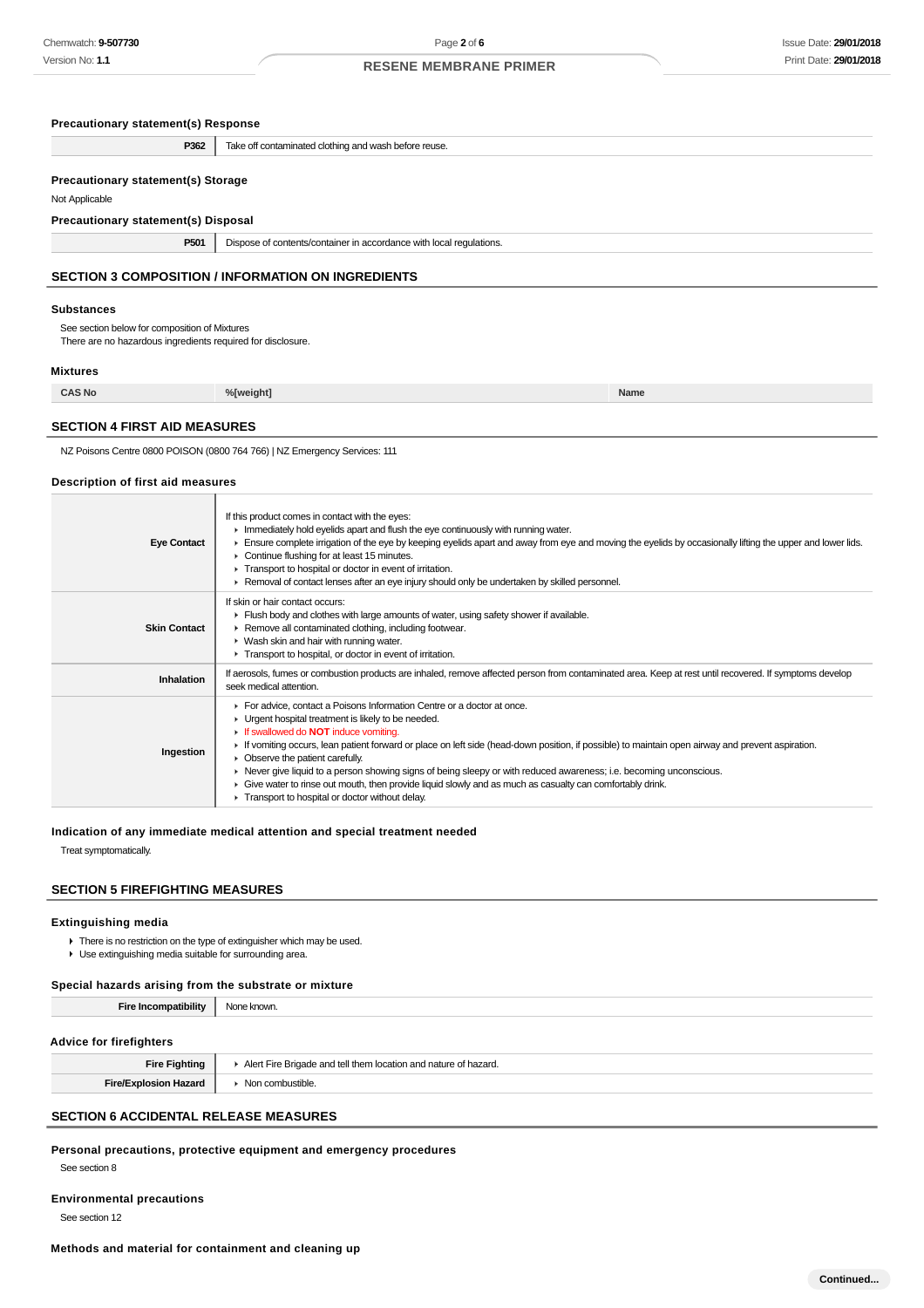|                     | Minor Spills   Contain spill with sawdust or sand then place in suitable container for disposal. Clean area with large quantity of water to complete clean- up. |
|---------------------|-----------------------------------------------------------------------------------------------------------------------------------------------------------------|
| <b>Major Spills</b> | Absorb or contain isothiazolinone liquid spills with sand, earth, inert material or vermiculite.                                                                |

Personal Protective Equipment advice is contained in Section 8 of the SDS.

#### **SECTION 7 HANDLING AND STORAGE**

| Precautions for safe handling |                                                     |
|-------------------------------|-----------------------------------------------------|
|                               | Safe handling   Avoid unnecessary personal contact. |
| Other information             |                                                     |
|                               |                                                     |

## **Conditions for safe storage, including any incompatibilities**

| <b>Suiter</b><br>ontaineı      | $A \cap C$ $\cup$<br>utacturer.<br>manı |
|--------------------------------|-----------------------------------------|
| C <sub>form</sub><br>atibility |                                         |

## **SECTION 8 EXPOSURE CONTROLS / PERSONAL PROTECTION**

#### **Control parameters**

#### **OCCUPATIONAL EXPOSURE LIMITS (OEL)**

**INGREDIENT DATA**

Not Available

## **EMERGENCY LIMITS**

| Ingredient                    | <b>Material name</b> | TEEL-1        | TEEL-2              | TEEL-3        |
|-------------------------------|----------------------|---------------|---------------------|---------------|
| <b>RESENE MEMBRANE PRIMER</b> | Not Available        | Not Available | Not Available       | Not Available |
|                               |                      |               |                     |               |
| Ingredient                    | <b>Original IDLH</b> |               | <b>Revised IDLH</b> |               |
| <b>RESENE MEMBRANE PRIMER</b> | Not Available        |               | Not Available       |               |

#### **Exposure controls**

| Appropriate engineering<br>controls | Engineering controls are used to remove a hazard or place a barrier between the worker and the hazard. |
|-------------------------------------|--------------------------------------------------------------------------------------------------------|
| <b>Personal protection</b>          |                                                                                                        |
| Eye and face protection             | ▶ Safety glasses                                                                                       |
| <b>Skin protection</b>              | See Hand protection below                                                                              |
| Hands/feet protection               | ▶ Butyl rubber gloves<br>• Nitrile rubber gloves                                                       |
| <b>Body protection</b>              | See Other protection below                                                                             |
| Other protection                    | • Overalls.                                                                                            |
| <b>Thermal hazards</b>              | Not Available                                                                                          |

#### **Respiratory protection**

Selection of the Class and Type of respirator will depend upon the level of breathing zone contaminant and the chemical nature of the contaminant. Protection Factors (defined as the ratio of contaminant outside and inside the mask) may also be important.

| Required minimum protection factor | Maximum gas/vapour concentration present in air p.p.m. (by volume) | <b>Half-face Respirator</b> | <b>Full-Face Respirator</b> |
|------------------------------------|--------------------------------------------------------------------|-----------------------------|-----------------------------|
| up to 10                           | 1000                                                               | A-AUS / Class1              |                             |
| up to 50                           | 1000                                                               |                             | A-AUS / Class 1             |
| up to 50                           | 5000                                                               | Airline                     |                             |
| up to 100                          | 5000                                                               |                             | $A-2$                       |
| up to 100                          | 10000                                                              |                             | $A-3$                       |
| $100+$                             |                                                                    |                             | Airline**                   |

\* - Continuous Flow \*\* - Continuous-flow or positive pressure demand

A(All classes) = Organic vapours, B AUS or B1 = Acid gasses, B2 = Acid gas or hydrogen cyanide(HCN), B3 = Acid gas or hydrogen cyanide(HCN), E = Sulfur dioxide(SO2), G = Agricultural chemicals, K = Ammonia(NH3), Hg = Mercury, NO = Oxides of nitrogen, MB = Methyl bromide, AX = Low boiling point organic compounds(below 65 degC)

## **SECTION 9 PHYSICAL AND CHEMICAL PROPERTIES**

## **Information on basic physical and chemical properties**

|  | <b>Appearance</b>   Practically odourless milky white liquid |
|--|--------------------------------------------------------------|
|--|--------------------------------------------------------------|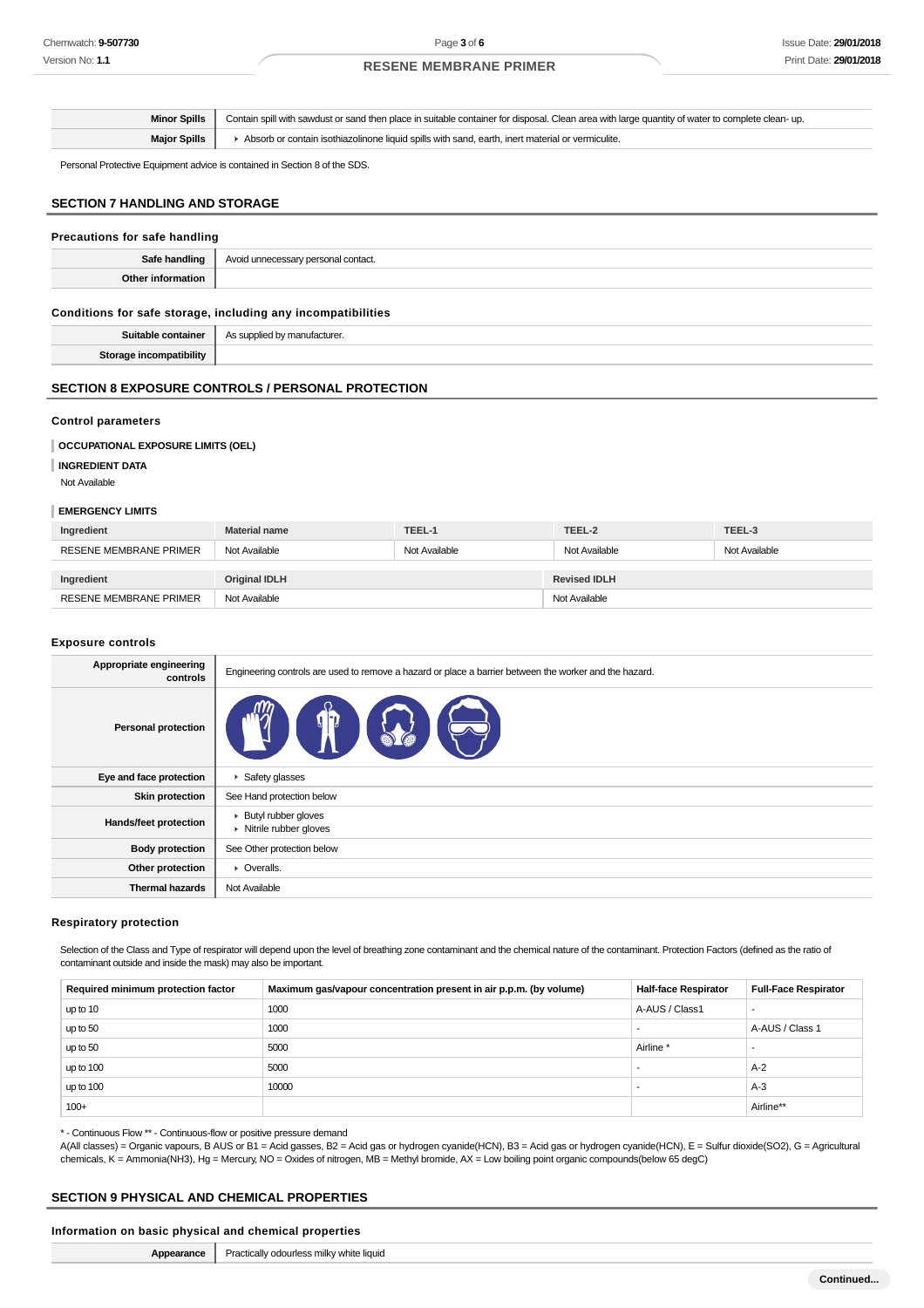| <b>Physical state</b>                           | Liquid        | Relative density (Water = 1)               | Not Available |
|-------------------------------------------------|---------------|--------------------------------------------|---------------|
| Odour                                           | Not Available | Partition coefficient n-octanol /<br>water | Not Available |
| <b>Odour threshold</b>                          | Not Available | Auto-ignition temperature (°C)             | Not Available |
| pH (as supplied)                                | $1.4 - 2.0$   | <b>Decomposition temperature</b>           | Not Available |
| Melting point / freezing point<br>(°C)          | Not Available | Viscosity (cSt)                            | 320-470       |
| Initial boiling point and boiling<br>range (°C) | 100           | Molecular weight (g/mol)                   | Not Available |
| Flash point (°C)                                | Not Available | <b>Taste</b>                               | Not Available |
| <b>Evaporation rate</b>                         | Not Available | <b>Explosive properties</b>                | Not Available |
| Flammability                                    | Not Available | <b>Oxidising properties</b>                | Not Available |
| Upper Explosive Limit (%)                       | Not Available | Surface Tension (dyn/cm or<br>mN/m         | Not Available |
| Lower Explosive Limit (%)                       | Not Available | <b>Volatile Component (%vol)</b>           | 55            |
| Vapour pressure (kPa)                           | Not Available | Gas group                                  | Not Available |
| Solubility in water (g/L)                       | Miscible      | pH as a solution (1%)                      | Not Available |
| Vapour density $(Air = 1)$                      | Not Available | VOC g/L                                    | 0.5           |

## **SECTION 10 STABILITY AND REACTIVITY**

| Reactivity                                 | See section 7           |
|--------------------------------------------|-------------------------|
| <b>Chemical stability</b>                  | $\triangleright$ stable |
| Possibility of hazardous<br>reactions      | See section 7           |
| <b>Conditions to avoid</b>                 | See section 7           |
| Incompatible materials                     | See section 7           |
| <b>Hazardous decomposition</b><br>products | See section 5           |

## **SECTION 11 TOXICOLOGICAL INFORMATION**

## **Information on toxicological effects**

| <b>Inhaled</b>                   | Evidence shows, or practical experience predicts, that the material produces irritation of the respiratory system, in a substantial number of individuals,<br>following inhalation.                                             |                                                                                                                                                                                                                                 |                               |   |
|----------------------------------|---------------------------------------------------------------------------------------------------------------------------------------------------------------------------------------------------------------------------------|---------------------------------------------------------------------------------------------------------------------------------------------------------------------------------------------------------------------------------|-------------------------------|---|
| Ingestion                        | Ingestion may produce circumoral burns with a distinct discolouration of the mucous membranes of the mouth, throat and oesophagus.                                                                                              |                                                                                                                                                                                                                                 |                               |   |
| <b>Skin Contact</b>              | Skin contact with the material may result in irritation                                                                                                                                                                         | Open cuts, abraded or irritated skin should not be exposed to this material<br>Entry into the blood-stream through, for example, cuts, abrasions, puncture wounds or lesions, may produce systemic injury with harmful effects. |                               |   |
| Eye                              | Direct eye contact may produce pain and irritation.                                                                                                                                                                             |                                                                                                                                                                                                                                 |                               |   |
| Chronic                          | systems.                                                                                                                                                                                                                        | Limited evidence suggests that repeated or long-term occupational exposure may produce cumulative health effects involving organs or biochemical                                                                                |                               |   |
|                                  |                                                                                                                                                                                                                                 |                                                                                                                                                                                                                                 |                               |   |
| <b>RESENE MEMBRANE PRIMER</b>    | <b>TOXICITY</b>                                                                                                                                                                                                                 |                                                                                                                                                                                                                                 | <b>IRRITATION</b>             |   |
|                                  | Not Available                                                                                                                                                                                                                   |                                                                                                                                                                                                                                 | Not Available                 |   |
| Legend:                          | 1. Value obtained from Europe ECHA Registered Substances - Acute toxicity 2.* Value obtained from manufacturer's SDS. Unless otherwise specified<br>data extracted from RTECS - Register of Toxic Effect of chemical Substances |                                                                                                                                                                                                                                 |                               |   |
|                                  |                                                                                                                                                                                                                                 |                                                                                                                                                                                                                                 |                               |   |
| <b>Acute Toxicity</b>            | $\circledcirc$                                                                                                                                                                                                                  |                                                                                                                                                                                                                                 | Carcinogenicity               | ◎ |
| <b>Skin Irritation/Corrosion</b> | ✔                                                                                                                                                                                                                               |                                                                                                                                                                                                                                 | Reproductivity                | N |
| Serious Eye Damage/Irritation    |                                                                                                                                                                                                                                 |                                                                                                                                                                                                                                 | <b>STOT - Single Exposure</b> | ↘ |

**STOT - Repeated Exposure** 

**Mutagenicity Aspiration Hazard** 

# **SECTION 12 ECOLOGICAL INFORMATION**

**Respiratory or Skin**

Legend:  $\blacktriangleright$  - Data available but does not fill the criteria for classification<br>  $\blacktriangleright$  - Data available to make classification  $\bigcirc$  – Data Not Available to make classification

 $\odot$  $\odot$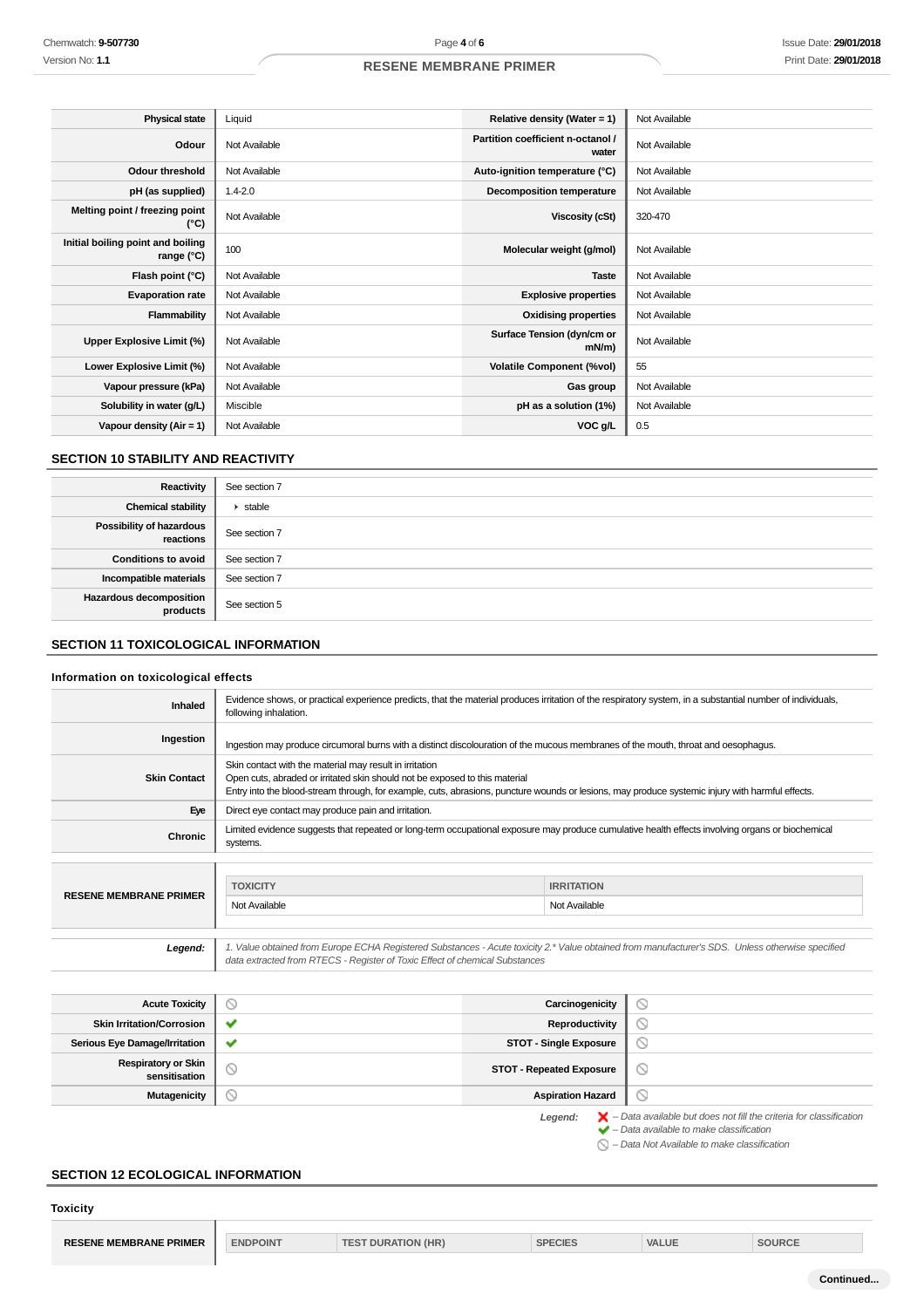|         | Not Available | Not Available                                                                                                                                                                                                                                                                                                                                                                                   | Not Available | Not Available | Not Available |
|---------|---------------|-------------------------------------------------------------------------------------------------------------------------------------------------------------------------------------------------------------------------------------------------------------------------------------------------------------------------------------------------------------------------------------------------|---------------|---------------|---------------|
| Legend: |               | Extracted from 1. IUCLID Toxicity Data 2. Europe ECHA Registered Substances - Ecotoxicological Information - Aquatic Toxicity 3. EPIWIN Suite V3.12<br>(QSAR) - Aquatic Toxicity Data (Estimated) 4. US EPA, Ecotox database - Aquatic Toxicity Data 5. ECETOC Aquatic Hazard Assessment Data 6. NITE<br>(Japan) - Bioconcentration Data 7. METI (Japan) - Bioconcentration Data 8. Vendor Data |               |               |               |

Harmful to aquatic organisms, may cause long-term adverse effects in the aquatic environment.

Do NOT allow product to come in contact with surface waters or to intertidal areas below the mean high water mark. **DO NOT** discharge into sewer or waterways.

#### **Persistence and degradability**

| Ingredient | rsistence: Water/Soil                 | Persistence: Air                      |
|------------|---------------------------------------|---------------------------------------|
|            | No Data available for all ingredients | No Data available for all ingredients |

#### **Bioaccumulative potential**

| Ingredient       | <b>Bioaccumulation</b>                |
|------------------|---------------------------------------|
|                  | No Data available for all ingredients |
| Mobility in soil |                                       |
|                  |                                       |

| Ingredient | <b>Mobility</b>                                   |
|------------|---------------------------------------------------|
|            | N <sub>0</sub><br>l ingredients<br>a mwiinhin tar |

## **SECTION 13 DISPOSAL CONSIDERATIONS**

#### **Waste treatment methods**

| Product / Packaging disposal | ▶ Recycle wherever possible.<br>Consult manufacturer for recycling option.<br>Resene Paintwise accepts residual unwanted paint and packaging. See Resene website for Paintwise information. |
|------------------------------|---------------------------------------------------------------------------------------------------------------------------------------------------------------------------------------------|
|------------------------------|---------------------------------------------------------------------------------------------------------------------------------------------------------------------------------------------|

Ensure that the hazardous substance is disposed in accordance with the Hazardous Substances (Disposal) Notice 2017

#### **SECTION 14 TRANSPORT INFORMATION**

#### **Labels Required**

| <b>NC</b><br>__ |
|-----------------|
| .               |

**Land transport (UN): NOT REGULATED FOR TRANSPORT OF DANGEROUS GOODS**

**Air transport (ICAO-IATA / DGR): NOT REGULATED FOR TRANSPORT OF DANGEROUS GOODS**

## **Sea transport (IMDG-Code / GGVSee): NOT REGULATED FOR TRANSPORT OF DANGEROUS GOODS**

**Transport in bulk according to Annex II of MARPOL and the IBC code** Not Applicable

## **SECTION 15 REGULATORY INFORMATION**

### **Safety, health and environmental regulations / legislation specific for the substance or mixture**

This substance is to be managed using the conditions specified in an applicable Group Standard

| <b>HSR</b><br>Number  |                                                                         |
|-----------------------|-------------------------------------------------------------------------|
| <b>HSR002670</b><br>. | Surface Coatings and Colourants (Subsidiary Hazard) Group Standard 2006 |

### **Location Test Certificate**

Subject to Regulation 55 of the Hazardous Substances (Classes 1 to 5 Controls) Regulations, a location test certificate is required when quantity greater than or equal to those indicated below are present.

| <b>Hazard Class</b> | Quantity beyond which controls apply for closed<br>containers | Quantity beyond which controls apply when use occurring in open<br>containers |
|---------------------|---------------------------------------------------------------|-------------------------------------------------------------------------------|
| Not Applicable      | Not Applicable                                                | Not Applicable                                                                |

#### **Approved Handler**

Subject to Regulation 56 of the Hazardous Substances (Classes 1 to 5 Controls) Regulations and Regulation 9 of the Hazardous Substances (Classes 6, 8, and 9 Controls) Regulations, the substance must be under the personal control of an Approved Handler when present in a quantity greater than or equal to those indicated below.

| <b>Class of substance</b> | <b>Quantities</b> |
|---------------------------|-------------------|
| Not Applicable            | Not Applicable    |